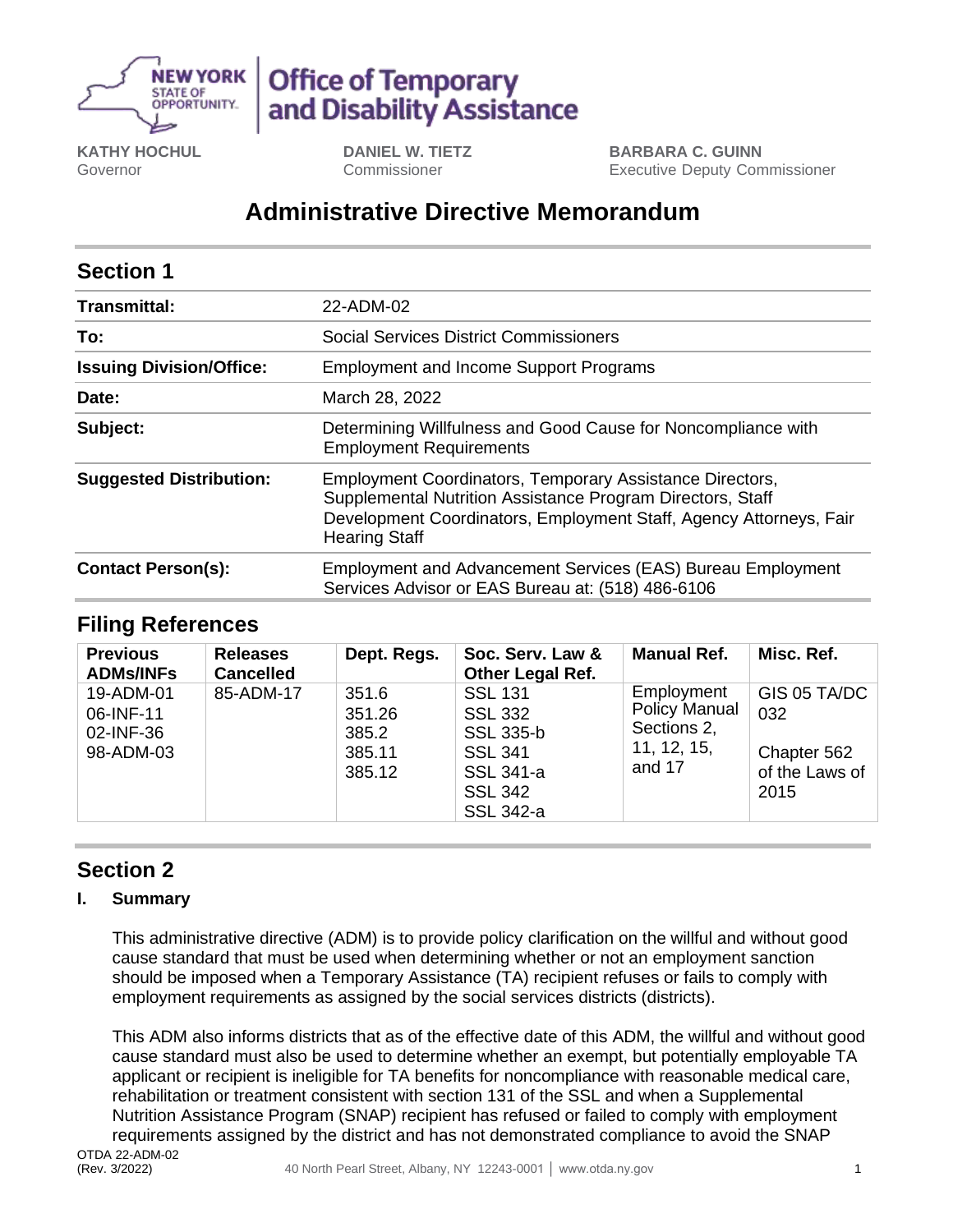sanction as described in [14-ADM-06](https://otda.ny.gov/policy/directives/2014/ADM/14-ADM-06.pdf) (Supplemental Nutrition Assistance Program (SNAP) Conciliation with Option to Avoid a SNAP Work Sanction Through Demonstrated Compliance). Examples are also provided to help districts determine when a recipient's refusal or failure to comply with employment requirements meets the standard of being willful and without good cause.

### **II. Purpose**

The purpose of this directive is to provide clarification on the willful and without good cause standard that must be used when determining whether an employment sanction should be imposed when a TA or SNAP recipient refuses or fails to comply with employment requirements as assigned by the district. This ADM also advises districts that the willful and without good cause must also be used to determine whether an exempt, but potentially employable TA applicant or recipient is ineligible for TA benefits for noncompliance with reasonable medical care, rehabilitation or treatment consistent with section 131 of the SSL.

### **III. Background**

Districts were previously notified by [GIS 05 TA/DC032](http://otda.state.nyenet/dta/resources/GIS/05dc032.rtf) that a TA employment sanction can only be imposed when the district has determined that a recipient of TA willfully and without good cause refused or failed to comply with employment requirements as assigned by the district. Use of the willful and without good cause standard for the purpose of determining when a TA employment sanction must be imposed is required by Sections 341 and 341-a of the SSL, 18 NYCRR 385.11 and decisions issued by the New York State Appellate Division (Earl v. Turner, Dost v. Wing).

Section 131 of the SSL also requires the use of the willful and without good cause standard when determining whether an exempt, but potentially employable TA applicant or recipient is ineligible for TA benefits for noncompliance with reasonable medical care, rehabilitation or treatment. Worklimited individuals may also be required to comply with reasonable medical care, rehabilitation or treatment that is determined necessary to help the individual maintain or improve their ability to work or participate in work-related activities. A work-limited individual who fails to comply with reasonable medical care, rehabilitation or treatment must be offered conciliation, as described below and shall be subject to an employment sanction if the refusal or failure to comply is determined by the district to be willful and without good cause, in accordance with 18 NYCRR § 385.12.

Additionally, OTDA adopted regulatory changes which require a district to determine that a recipient's refusal or failure to comply with a SNAP employment requirement as assigned by the district was both willful and without good cause before imposing a SNAP employment sanction. This change was adopted to provide a consistent standard for TA and SNAP program determinations as to when an employment sanction is warranted.

Examples are also provided to help districts determine when a recipient's refusal or failure to comply with employment requirements meets the standard of being willful and without good cause.

#### **IV. Program Implications**

Consistent with the Social Services Law, decisions issued by New York State Appellate Division and the adopted regulatory changes and corresponding State policy, this directive clarifies that:

- A sanction for noncompliance with either TA or SNAP employment requirements shall be imposed only when the recipient's failure or refusal to comply is determined to be both willful and without good cause (with certain exceptions described in this directive); and,
- A denial or reduction/discontinuance of TA benefits for an exempt TA applicant or recipient whom the district has determined has the potential to improve their ability to work shall be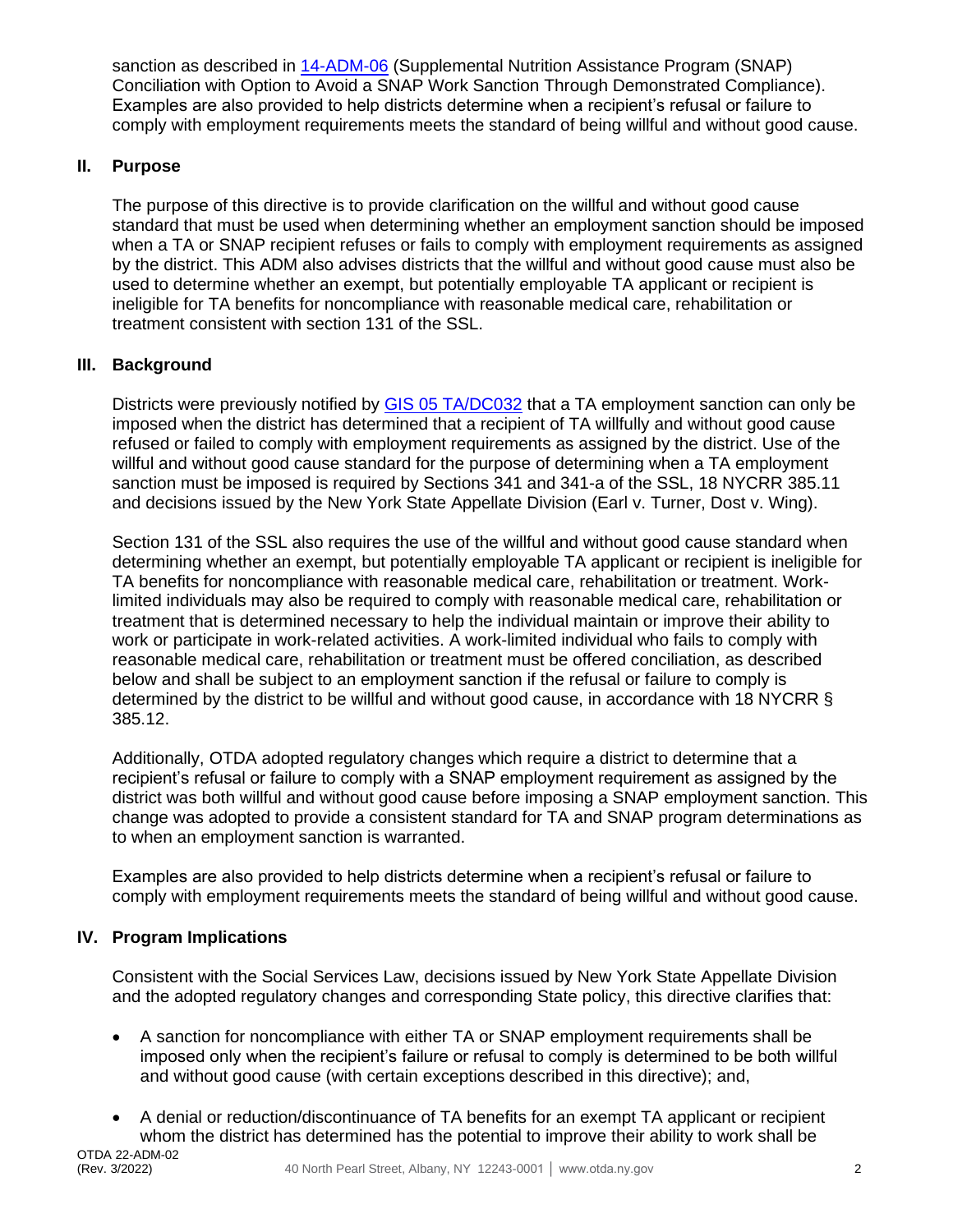imposed only when the refusal or failure to accept referral to or participate in reasonable medical care, rehabilitation or treatment is determined to be both willful and without good cause.

### **V. Required Action**

Districts must continue to engage all nonexempt TA adult applicants and recipients in work activities as soon as practical and ensure that applicants and recipients who are exempt from work requirements, but who have the potential to improve their ability to work, as determined by a medical professional, participate in reasonable medical care, rehabilitation or treatment. Districts should also continue to assist SNAP recipients with employment services and at a minimum must offer job search assistance to all SNAP recipients who are subject to SNAP work requirements.

- A. Temporary Assistance and SNAP Employment Requirements
	- 1. Employment Requirements

Section 336 of the Social Services Law requires nonexempt applicants and recipients of TA, including those individuals who are concurrently receiving SNAP benefits, to participate in work activities, up to 40 hours per week consistent with the individual's employment assessment and employment plan. SNAP applicants and recipients who participate in assigned work activities for 30 or more hours per week, but less than the number of hours required by the district (not to exceed 40 hours per week), would only be subject to a TA employment sanction. Federal SNAP E&T regulations [see 7 CFR §273.7(e)(4)(ii)] limit the number of hours that an individual may be required to participate in work activities combined with hours of paid employment to 30 hours per week (no more than 120 hours per month). Individuals are not subject to a SNAP employment sanction if they work and/or participate in work activities as assigned by the district for at least 30 hours per week (totaling 120 hours per month). Individuals may also continue to volunteer to participate in work activities for more than 30 hours per week.

Individuals with documented physical or mental health impairments may only be assigned to work activities consistent with the individual's limitations. Additionally, the maximum hours that an individual may be assigned to work experience cannot exceed the number of hours determined by dividing the household's TA grant plus SNAP benefit by the higher of the federal or State minimum wage (se[e 21-INF-10](https://otda.ny.gov/policy/directives/2021/INF/21-INF-10.pdf) for additional information regarding the State's minimum wage rates).

Districts are required to ensure that individuals assigned to work activities are supervised and are expected to monitor compliance with assigned work activities, including the number of hours that the individual participates in such activities.

2. Conciliation Requirements

Districts must continue to offer conciliation for recipient noncompliance with TA and SNAP employment requirements in accordance with 18 NYCRR § 385.11 (conciliation must also be offered when a non-exempt TA applicant refuses or fails to comply with an assigned employment requirement other than applicant job search, applicant assessment or a TA applicant voluntary quits their job or reduces their earning capacity as described in 18 NYCRR § 385.13) and impose the respective consequence if it is determined that the recipient (or TA applicant as described above) willfully and without good cause failed/refused to comply with TA/SNAP employment requirements.

Districts must review their conciliation process to ensure that individuals are given the opportunity to provide an explanation and submit supporting documentation for the period of noncompliance (where requested) relative to any claim of good cause and that any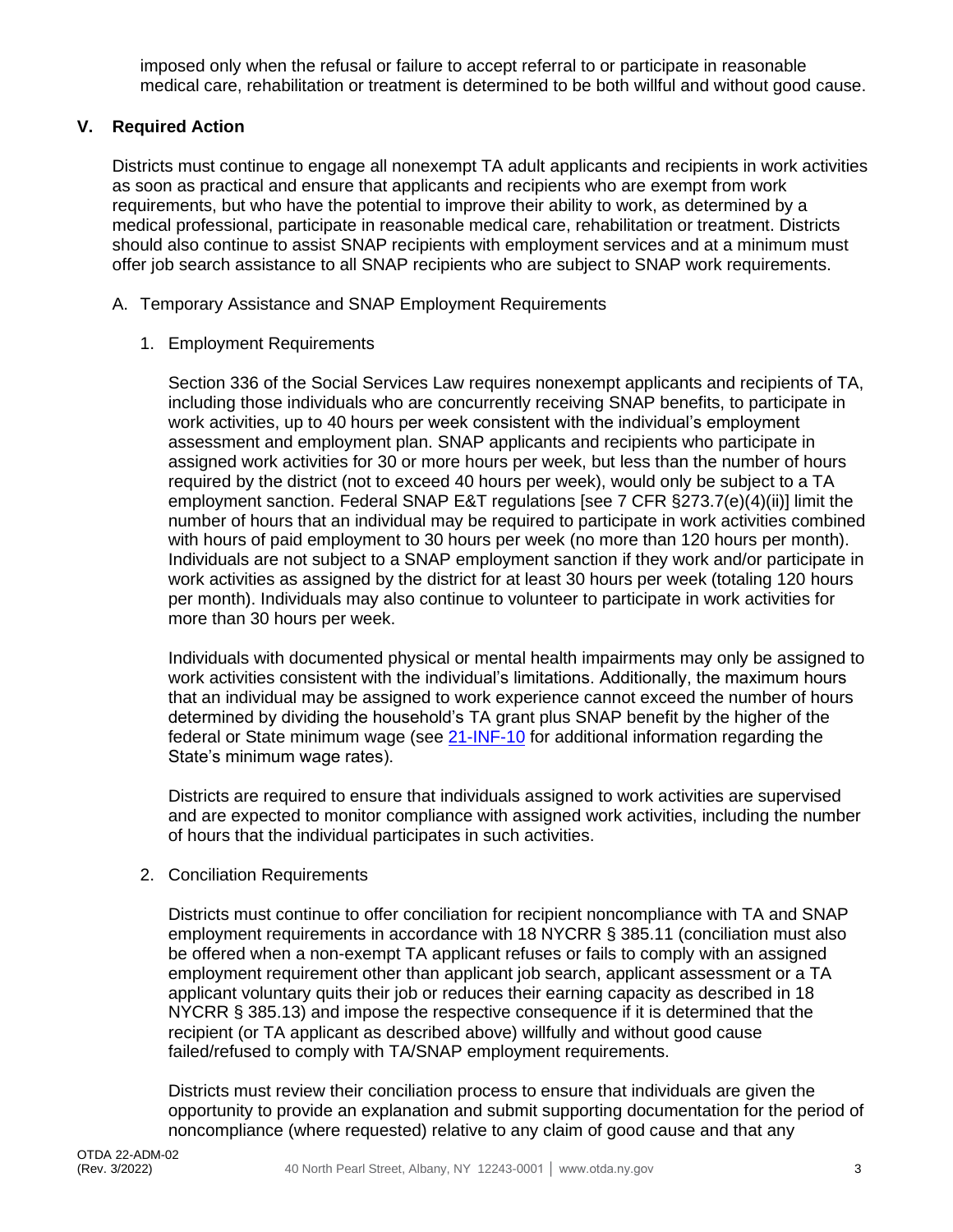information available to the district is taken into consideration when determining whether or not the individual's conduct was willful and without good cause. Districts should also ensure that the information discussed during the conciliation is recorded in the case record.

#### Additional Considerations

A SNAP recipient can avoid the SNAP employment sanction during the conciliation process by demonstrating compliance with SNAP employment requirements as assigned by the district (see [14-ADM-06](https://otda.ny.gov/policy/directives/2014/ADM/14-ADM-06.pdf) for additional information).

Recipients in a city with one million or more residents may also avoid a TA employment sanction during the conciliation process by reengaging in work activities for a minimum of five (5) business days (see [19-ADM-01](https://otda.ny.gov/policy/directives/2019/ADM/19-ADM-01.pdf) for additional information).

#### B. Requirement to Participate in Reasonable Medical Care, Rehabilitation or Treatment

1. Requirement

Districts are expected to monitor compliance with and progress in reasonable medical care, rehabilitation or treatment that is expected to improve a TA applicants or recipient's ability to work, as determined by a medical professional and to take timely action when an exempt, but potentially employable, TA applicant or recipient refuses or fails to comply with reasonable medical care, rehabilitation or treatment as assigned by the district.

#### 2. Noncompliance

Conciliation is not required if an exempt TA applicant or recipient refuses or fails to accept a referral to or participate in reasonable medical care, rehabilitation or treatment. However, districts are required by Section 131 of the Social Services Law to determine that an individual willfully and without good cause refused or failed to accept referral to or participate in reasonable medical care, rehabilitation or treatment before determining the individual is ineligible for TA in accordance with 18 NYCRR § 385.12. Such determinations must be based on a review of the information available to the district. The individual is responsible for providing the district with documentation to substantiate any good cause claim for noncompliance with required reasonable medical care, rehabilitation or treatment, as required by the district. Examples of willful and without good cause noncompliance are included in subsection C of Section V of this directive.

Good cause must be granted in those instances where an individual is unable to comply with reasonable medical care, rehabilitation or treatment because of their physical or mental impairment. In such instances, the district must grant good cause and should provide reasonable measures that the district has determined are necessary to enable the individual to comply with the requirement to participate in reasonable medical care, rehabilitation or treatment.

Note: TA applicants and recipients who claim to be unable to work or have limitations on their ability to participate in work activities may be required to provide documentation or participate in an evaluation of their ability to work in accordance with 18 NYCRR §385.2. Failure to participate in the employability/disability determination process without good cause, as required by State regulations, may result in TA case closure in accordance with 18 NYCRR §351. Districts are not required to determine that noncompliance with the requirement to participate in efforts to document a claimed exemption was willful before taking negative action because this requirement is not subject to the willful standard. SNAP applicants and recipients who are exempt from participation in SNAP employment requirements, consistent with 18 NYCRR § 385.3, cannot be required to participate in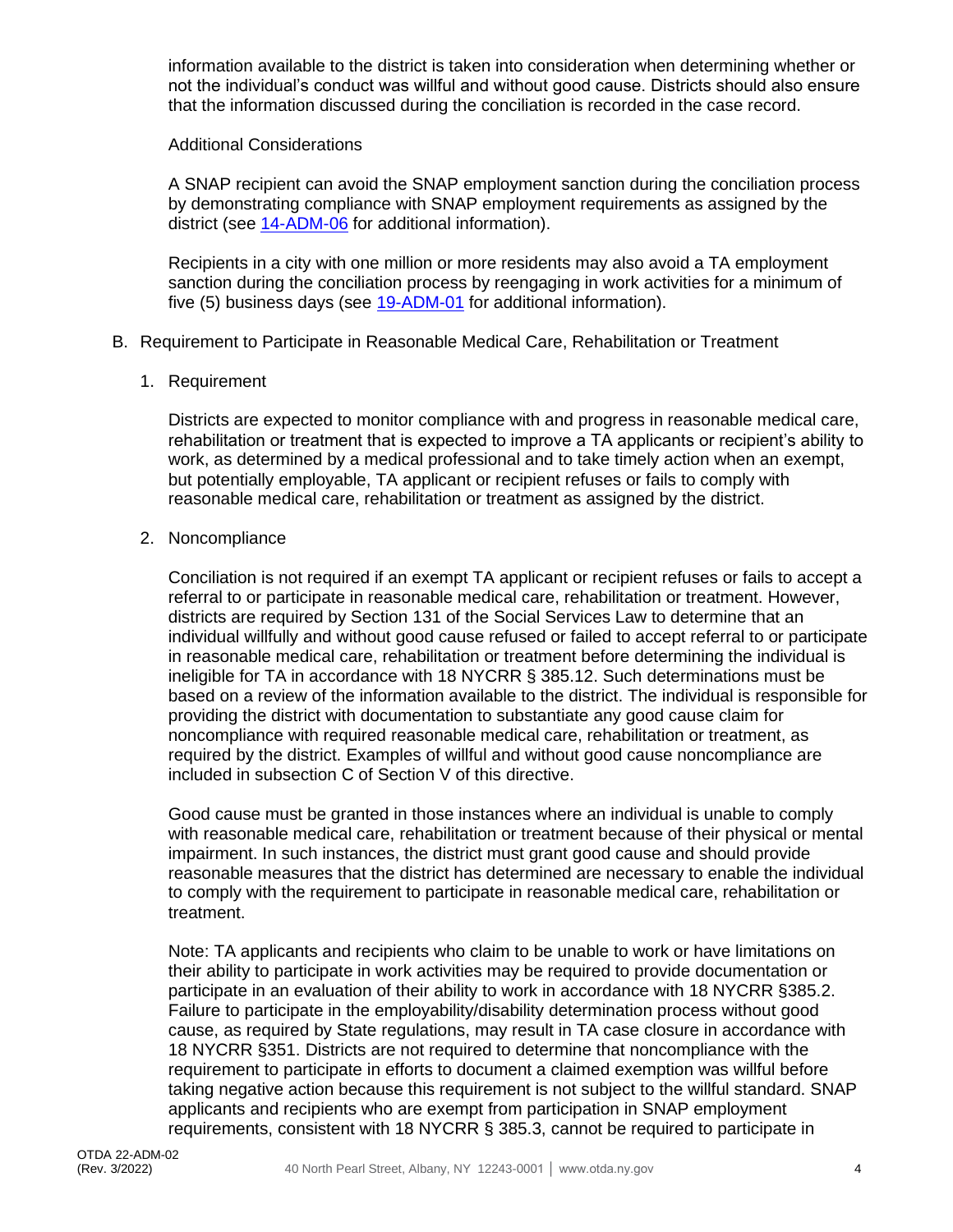reasonable medical care, rehabilitation or treatment as a SNAP requirement. SNAP recipients who claim, but do not provide documentation of a claimed exemption from SNAP work requirements must be assigned appropriate SNAP employability and ABAWD codes and remain subject to SNAP employment and ABAWD requirements, as applicable.

- C. Determinations of Willfulness and Good Cause
	- 1. Willfulness

The term "willfulness" for the purpose of imposing an employment sanction is determined on a case-by-case basis taking into consideration whether the individual, intentionally, knowingly, or deliberately refused or failed to comply with TA or SNAP employment requirements.

2. Good Cause

Good cause exists when there are circumstances which are clearly beyond the individual's control that prevents the individual from complying with the assigned employment requirement or reasonable medical care, rehabilitation or treatment, as described above. When that individual notifies the district and furnishes documentation, as may be required by the district, to support any claimed good cause reason for the act or period of noncompliance, the district must record that information in the case record. Examples of good cause reasons for the act or period of noncompliance include, but are not limited to:

- Job interview or working at the time of the employment appointment or assigned work activity,
- Illness of the individual,
- Jury duty,
- Illness of another household member requiring the presence of the individual who is subject to the work requirement to be in the home to provide care or service,
- Death in the family,
- Physical or mental incapacity that prevents compliance,
- A household emergency, or
- The individual has made a diligent effort to secure childcare and the district has determined that adequate childcare for a child under the age of 13 is not available.

Individuals are responsible for notifying the district timely and for providing documentation for the period of noncompliance (upon request) to substantiate a claim of good cause. Where requested by the district, the individual must make reasonable attempts to obtain documentation and is required to notify the district timely of any reasons that may impact their ability to provide documentation required by the district. The district must review the information provided and determine whether the information supports a finding of good cause. Individuals who claim a physical or mental health incapacity may also be required to participate in an independent evaluation in accordance with 18 NYCRR §385.2. Examples of suitable documentation to support good cause for the period of noncompliance may include, but are not limited to:

- Letter from employer,
- Letter from the individual's health care practitioner,
- Letter from a household member's health care practitioner,
- Letter from the court,
- Copy of jury notice, or
- Letter from the school where the individual's child attends.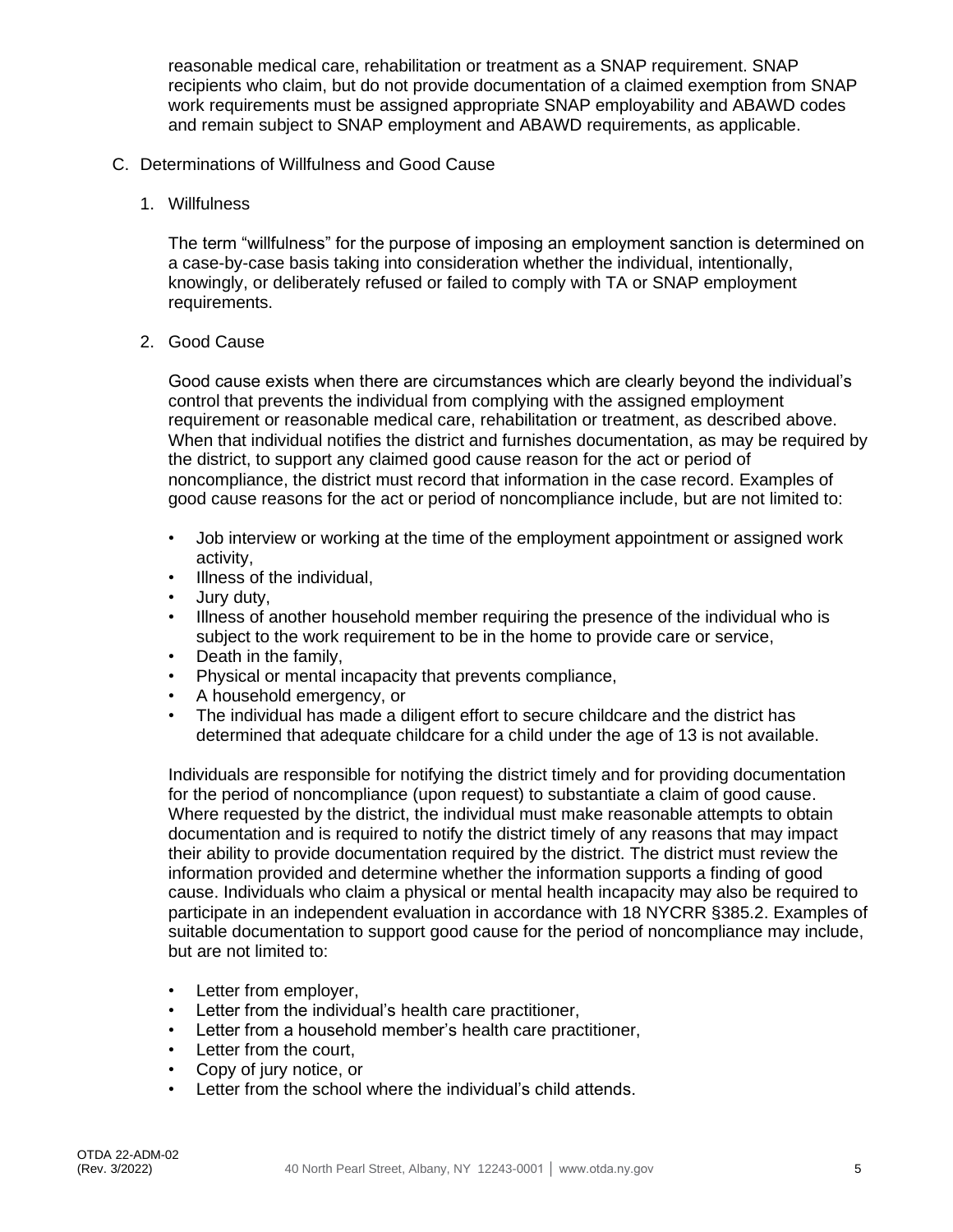#### 3. Determination

In districts outside of New York City, a notice of intent (NOI) should be issued if the recipient does not respond to the conciliation notice and there is no information otherwise provided to the district to indicate that they did not willfully and without good cause fail to comply with the respective TA or SNAP employment requirement (see information provided above regarding the ability to avoid a SNAP employment sanction during the conciliation process, if the individual demonstrates compliance as assigned by the district). Regardless of whether the individual appears for conciliation, the district may have sufficient information available to make a determination that the noncompliance was willful and without good cause. For example, deliberate refusal or failure to comply with employment requirements would be considered willful and without good cause. In other cases, the determination may require further evaluation of the circumstances.

For TA and SNAP recipients who reside in New York City, there should be no finding of willful and without good cause based on the refusal or failure to comply with a single appointment or work requirement if the individual is otherwise participating in work activities as assigned by Human Resources Administration (HRA) staff. If it is determined that the individual did not have good cause and that their actions to not comply with work requirements were willful, HRA must inform the individual of the ability to avoid the TA sanction by demonstrating compliance with an assigned work activity for a minimum of five business days but no more than 10 business days. Demonstrating compliance means that the individual engages in the assigned work activity and fully participates as assigned by HRA for at least five business days. If the individual indicates an agreement to comply, HRA must immediately re-engage the individual in work activities. Engagement in the assigned work activity for five business days, as assigned by HRA, will demonstrate that the individual is willing to comply with TA and SNAP work requirements and permit the individual to avoid a work-related sanction. If the individual participates as assigned for at least five business days, no sanction should be imposed.

TA applicants and recipients who reside in New York City and who do not respond to the reengagement/conciliation notice, refuse to or do not demonstrate compliance as assigned by HRA for a minimum of 5 business days may be subject to a non-durational TA and/or durational SNAP sanction in those instances where the worker determines that the individual intentionally and without good cause refused or failed to comply with an assigned work requirement.

OTDA has developed the following examples to assist districts in determining whether or not an individual's noncompliance with employment requirements was willful and without good cause.

#### Example #1

A nonexempt Family Assistance recipient was assigned to participate in a vocational training program from 9 am to 3 pm daily for a three-month period beginning July  $6<sup>th</sup>$ . On July 19<sup>th</sup> and 20<sup>th</sup>, the individual did not report to the training program, which was reported by the provider to the district. A conciliation notice was sent to inform the individual of the opportunity to request conciliation within 10 days to explain the reason for the noncompliance. The individual requested conciliation in the required timeframe. During the conciliation conference, the individual indicated that they understood they were expected to participate in the training program and had not attended for the two days because they went to visit a friend over the weekend and decided to stay a few extra days. The individual indicated that the visit was not for any emergency situation. In this instance, the worker correctly determined that the individual's failure to participate in the training program was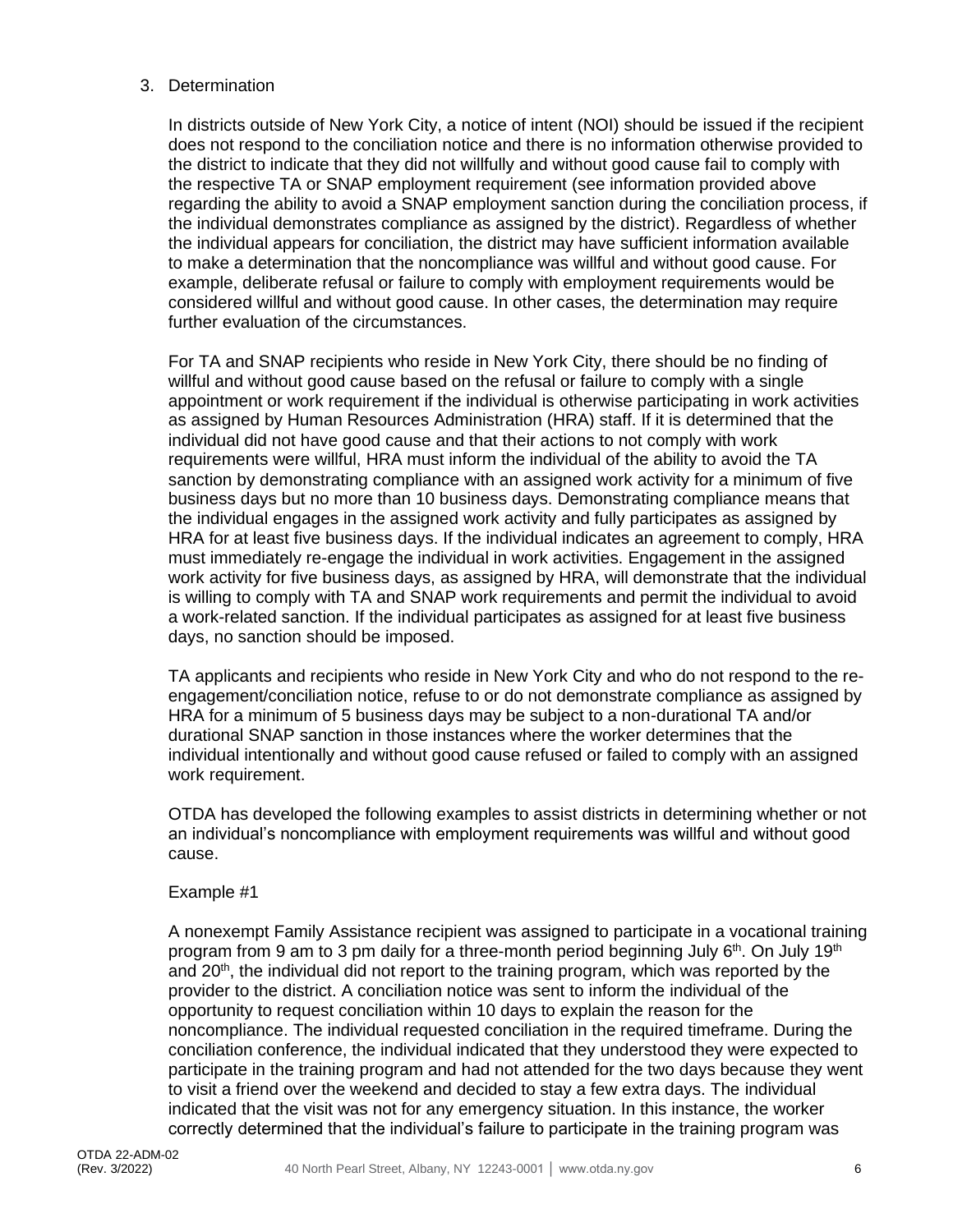willful and without good cause, as the individual intentionally chose to not participate for a reason that did not constitute good cause.

#### Example #2

A Safety Net Assistance (SNA) recipient without dependent children residing in a district outside of New York City was determined to be nonexempt from TA work requirements. The individual complied with their employment assessment and was assigned to participate in a vocational education program starting on September 1<sup>st</sup>. The individual was provided an assignment letter that reminded the individual of their responsibility to comply with employment activities and of the consequences if they willfully and without good cause, refused or failed to comply with the assigned work activity.

On September 3, the provider notified the worker that the individual did not appear for the assignment. The worker generated a conciliation notice providing the individual 10 days to request conciliation. The individual did not respond to the conciliation notice within the required time frame. Absent contrary information in the case record or otherwise known to the district, it is appropriate for the worker to determine that the individual's failure to comply with the employment requirement was both willful and without good cause. The worker issued a timely notice to inform the individual of the intent to discontinue their TA benefits for 90 days (1<sup>st</sup> employment sanction for households without dependent children in a district that does not include a city of one million or more residents) and until they demonstrate that they are willing to comply with employment requirements because their refusal or failure to comply with the assigned work activity was determined to be willful and without good cause.

#### Example #3

A nonexempt Family Assistance (FA) recipient was referred to a work experience assignment to begin on September  $8<sup>th</sup>$ . On September  $8<sup>th</sup>$ , the individual notified their worker that they missed the first day because they missed the bus and did not have other transportation on that day, but states that they will report the next day to participate in the assignment. The individual was advised to report to the worksite the next business day. The worker enters a note in the case record. Future instances of noncompliance would need to be evaluated to determine whether or not the individual's noncompliance with assigned work requirements was willful and without good cause.

Note: It is important that the circumstances of each instance of noncompliance, including the information discussed during the conciliation be recorded in the case record. This information may be needed to establish that the noncompliance was willful and without good cause. For example, if the individual in Example #3 above repeatedly missed the bus that is needed to get to a work assignment on time, that may be considered willful noncompliance. While the individual is responsible to provide documentation to support their claim of good cause, as requested, the district will be required to explain the district's decision to impose an employment sanction in the event of a fair hearing.

#### Example #4

An exempt SNA recipient fails to comply with reasonable medical care, that is determined necessary to help them improve their ability to work or participate in work related activities. The individual states that they missed these appointments because the appointments were scheduled in the morning and their medication makes it difficult for them to attend early appointments. The individual is counseled that if their medication makes morning appointments difficult, they should schedule their appointments in the afternoon. The individual agreed that afternoon appointments are an option and that they will let their caseworker know if they are unable to schedule appointments in the afternoon. The worker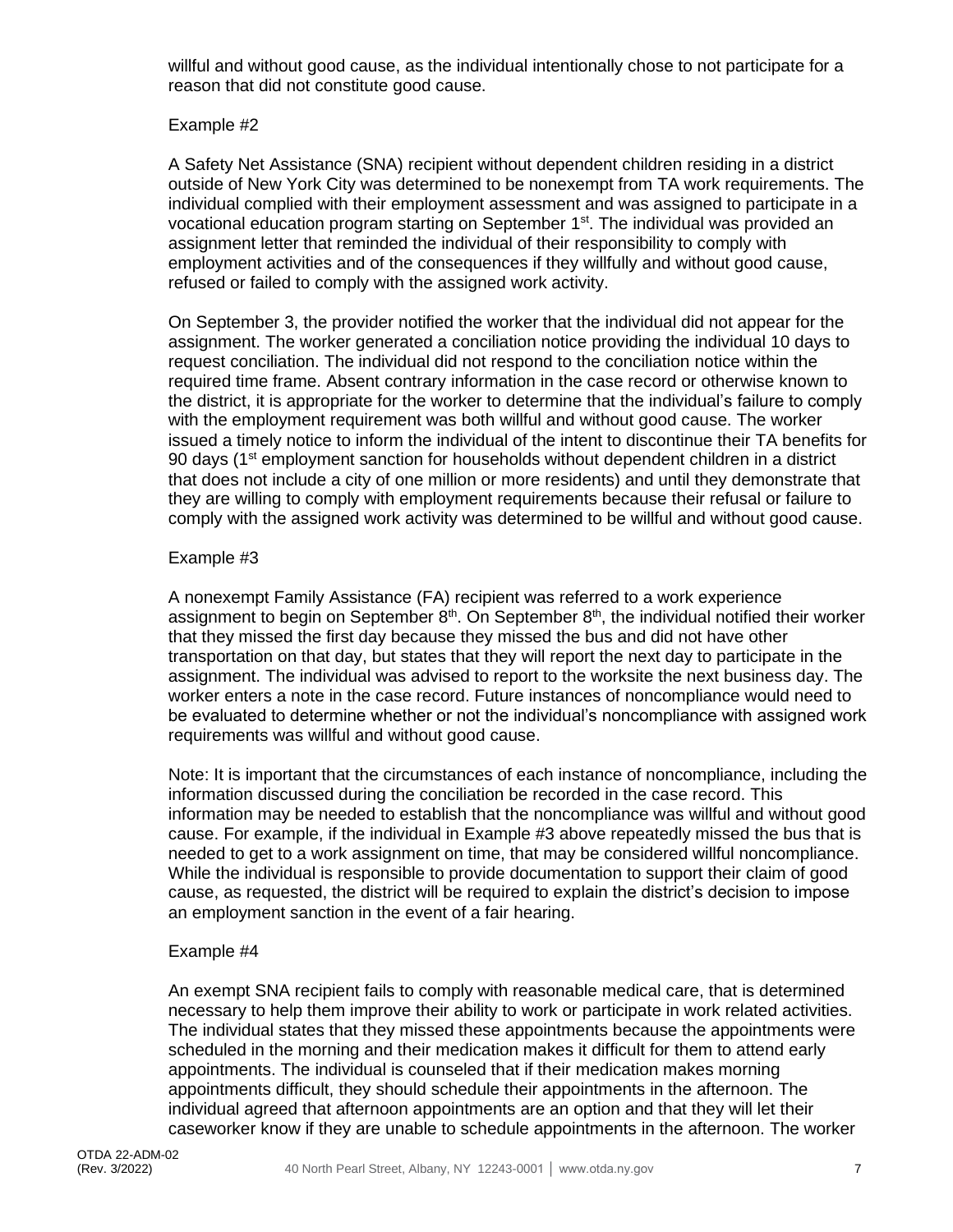documented this information in the individual's case record. The individual subsequently missed medical appointments which they continued to schedule in the early morning after being counseled to establish afternoon appointments. The worker reviewed the case record and correctly determined that the individual's conduct was willful and without good cause. The worker documented the reason for the noncompliance in the case record.

#### Example #5

A nonexempt FA/SNAP recipient does not report to the work experience site assigned by the district. The worker generated a conciliation notice and sent the notice to the individual to offer conciliation. The individual responded to the conciliation notice in the required time frame and informed the district that they did not appear at the worksite because they decided that they did not want to engage in work activities as assigned by the district and felt they could job search independently without the district's involvement. The worker discussed the noncompliance with the individual and determined that the individual willfully and without good cause failed to comply with the assigned work activity. The worker offered a SNAP employment activity assignment to demonstrate compliance to avoid a SNAP sanction which the individual declined. The worker noted the information in the case record to document the individual's conduct was willful and without good cause and that the individual failed to demonstrate program compliance to avoid a SNAP sanction.

#### Example #6

A SNA recipient whom the district has determined to be exempt, but has the potential to improve their ability to work, fails to comply with a referral to physical therapy which their health care practitioner has indicated is needed to improve their ability to work. Sending a conciliation notice is not required in those instances when an exempt individual fails to comply with reasonable medical care, rehabilitation or treatment. However, the worker must review the information available to determine whether the individual's noncompliance was willful and without good cause. The worker reviewed the information available and noted that the individual had reported that necessary transportation needed for the individual to attend physical therapy was not available on the day of the appointment because of severe weather. The worker determined that the individual's conduct was not willful and without good cause. The worker documented the reason for the noncompliance in the case record and contacted the individual to reschedule the appointment to a time when transportation was available.

#### Example # 7

A nonexempt FA recipient whom the district has determined has work-limitations due to documented medical conditions schedules medical appointments during their hours of work engagement and exceeds their allowable excused hours. The district has confirmed that the individuals' medical provider has office hours including late afternoons and weekends and the individual was counseled that their engagement hours have been assigned part-time with a predetermined schedule to accommodate their regular medical appointments during non-engagement hours. The following week the individual again misses hours of workrelated activities due to non-emergency medical appointments. The worker issues a conciliation notice to which the individual responded that they attended routine medical appointments each day. The individual confirms that they have scheduled the appointment during hours they were expected to be at a work assignment and did not request appointments for days they did not have work assignments. The worker reviewed the case record and determined that the individual's conduct was willful and without good cause because the scheduling of the non-emergency medical appointments during required hours of participation was within the individual's control. The worker documented the reason for the noncompliance in the case record.